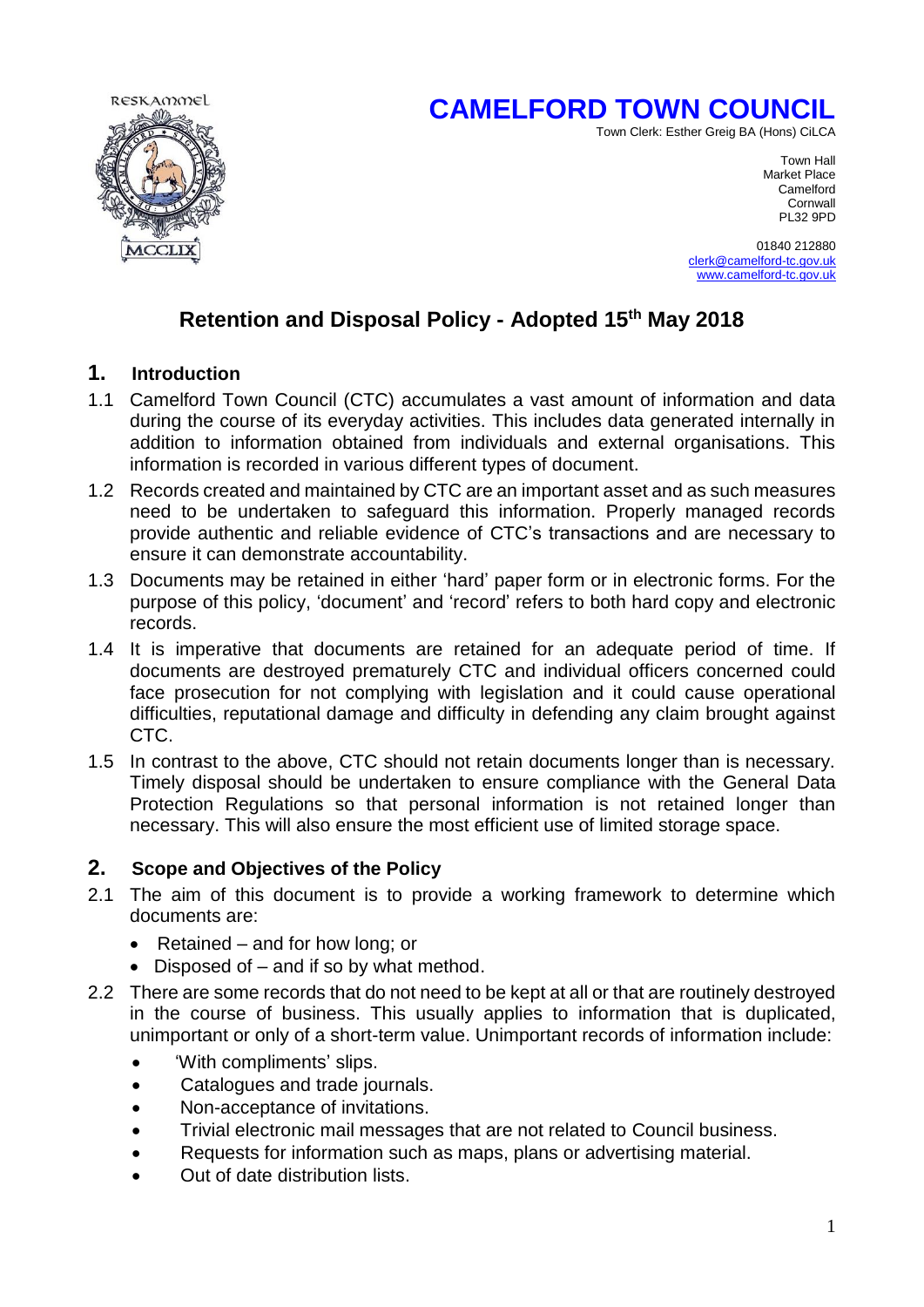- 2.3 Duplicated and superseded material such as stationery, manuals, drafts, forms, address books and reference copies of annual reports may be destroyed.
- 2.4 Records should not be destroyed if the information can be used as evidence to prove that something has happened. If destroyed the disposal needs to be disposed of under the General Data Protection Regulations

### **3. Roles and Responsibilities for Document Retention and Disposal**

- 3.1 Councils are responsible for determining whether to retain or dispose of documents and should undertake a review of documentation at least on an annual basis to ensure that any unnecessary documentation being held is disposed of under the General Data Protection Regulations.
- 3.2 Councils should ensure that all employees are aware of the retention/disposal schedule.

#### **4. Document Retention Protocol**

- 4.1 Councils should have in place an adequate system for documenting the activities of their service. This system should take into account the legislative and regulatory environments to which they work.
- 4.2 Records of each activity should be complete and accurate enough to allow employees and their successors to undertake appropriate actions in the context of their responsibilities to:
	- Facilitate an audit or examination of the business by anyone so authorised.
	- Protect the legal and other rights of CTC, its clients and any other persons affected by its actions.
	- Verify individual consent to record, manage and record disposal of their personal data.
	- Provide authenticity of the records so that the evidence derived from them is shown to be credible and authoritative.
- 4.3 To facilitate this the following principles should be adopted:
	- Records created and maintained should be arranged in a record-keeping system that will enable quick and easy retrieval of information under the General Data Protection Regulations
	- Documents that are no longer required for operational purposes but need retaining should be placed at the records office.
- 4.4 The retention schedules in Appendix A: List of Documents for Retention or Disposal provide guidance on the recommended minimum retention periods for specific classes of documents and records. These schedules have been compiled from recommended best practice from the Public Records Office, the Records Management Society of Great Britain and in accordance with relevant legislation.
- 4.5 Whenever there is a possibility of litigation, the records and information that are likely to be affected should not be amended or disposed of until the threat of litigation has been removed.

# **5. Document Disposal Protocol**

- 5.1 Documents should only be disposed of if reviewed in accordance with the following:
	- Is retention required to fulfil statutory or other regulatory requirements?
	- Is retention required to meet the operational needs of the service?
	- Is retention required to evidence events in the case of dispute?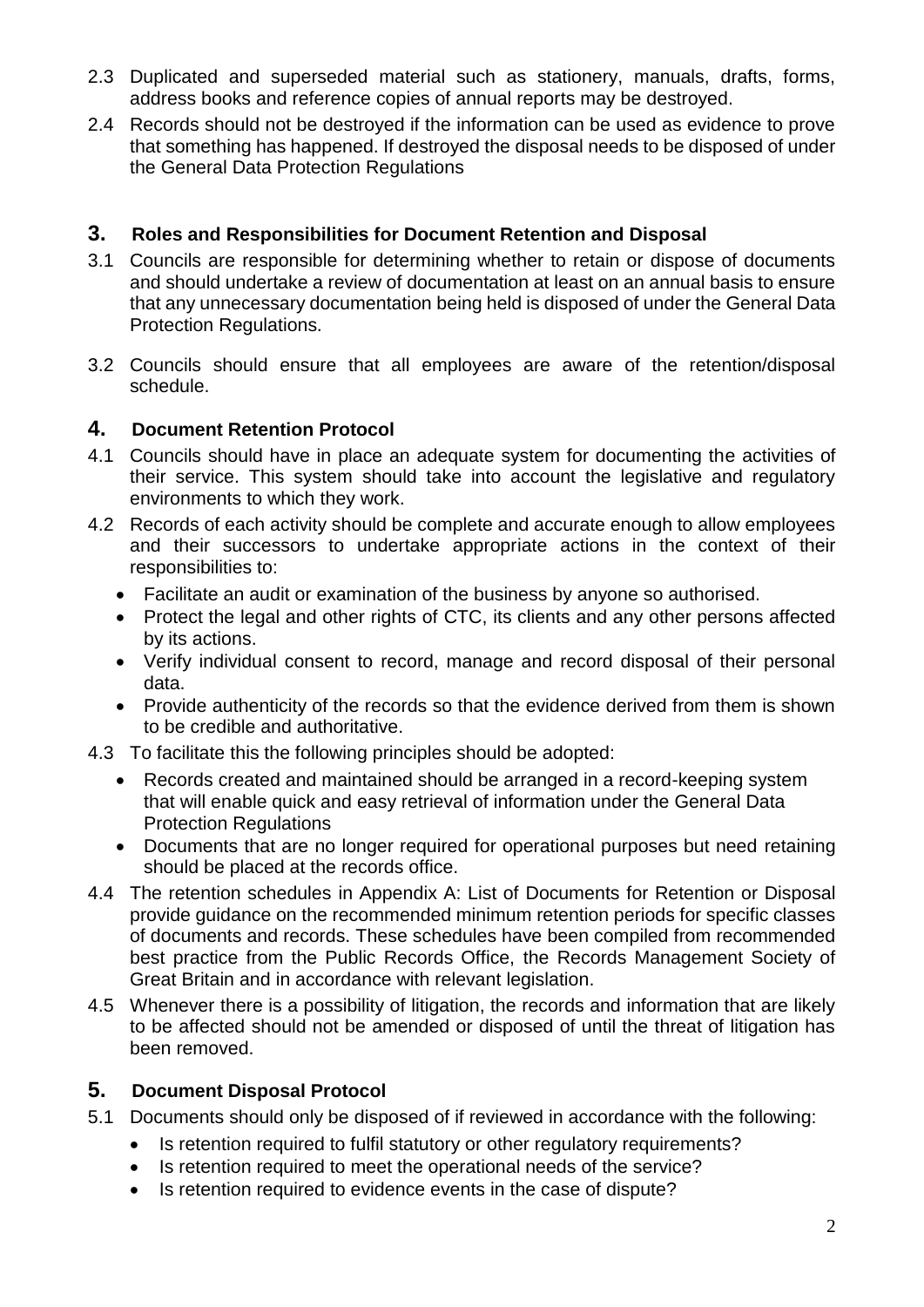- Is retention required because the document or record is of historic interest or intrinsic value?
- 5.2 When documents are scheduled for disposal the method of disposal should be appropriate to the nature and sensitivity of the documents concerned. A record of the disposal will be kept to comply with the General Data Protection Regulations.
- 5.3 Documents can be disposed of by any of the following methods:
	- Non-confidential records: place in waste paper bin for disposal.
	- Confidential records or records giving personal information: shred documents.
	- Deletion of computer records.
	- Transmission of records to an external body such as the County Records Office.

5.4 The following principles should be followed when disposing of records:

- All records containing personal or confidential information should be destroyed at the end of the retention period. Failure to do so could lead to CTC being prosecuted under the General Data Protection Regulations.
- The Freedom of Information Act or cause reputational damage.
- Where computer records are deleted steps should be taken to ensure that data is 'virtually impossible to retrieve' as advised by the Information Commissioner.
- Where documents are of historical interest it may be appropriate that they are transmitted to the County Records office.
- Back-up copies of documents should also be destroyed (including electronic or photographed documents unless specific provisions exist for their disposal).
- 5.5 Records should be maintained of appropriate disposals. These records should contain the following information:
	- The name of the document destroyed.
	- The date the document was destroyed.
	- The method of disposal.

# **6. Data Protection Act 1998 – Obligation to Dispose of Certain Data**

- 6.1 The Data Protection Act 1998 ('Fifth Principle') requires that personal information must not be retained longer than is necessary for the purpose for which it was originally obtained. Section 1 of the Data Protection Act defines personal information as:
	- Data that relates to a living individual who can be identified:
	- a) from the data, or
	- b) from those data and other information which is in the possession of or is likely to come into the possession of the data controller.

It includes any expression of opinion about the individual and any indication of the intentions of CTC or other person in respect of the individual.

- 6.2 The Data Protection Act provides an exemption for information about identifiable living individuals that is held for research, statistical or historical purposes to be held indefinitely provided that the specific requirements are met.
- 6.3 Councils are responsible for ensuring that they comply with the principles of the under the General Data Protection Regulations namely:
	- Personal data is processed fairly and lawfully and, in particular, shall not be processed unless specific conditions are met.
	- Personal data shall only be obtained for specific purposes and processed in a compatible manner.
	- Personal data shall be adequate, relevant, but not excessive.
	- Personal data shall be accurate and up to date.
	- Personal data shall not be kept for longer than is necessary.